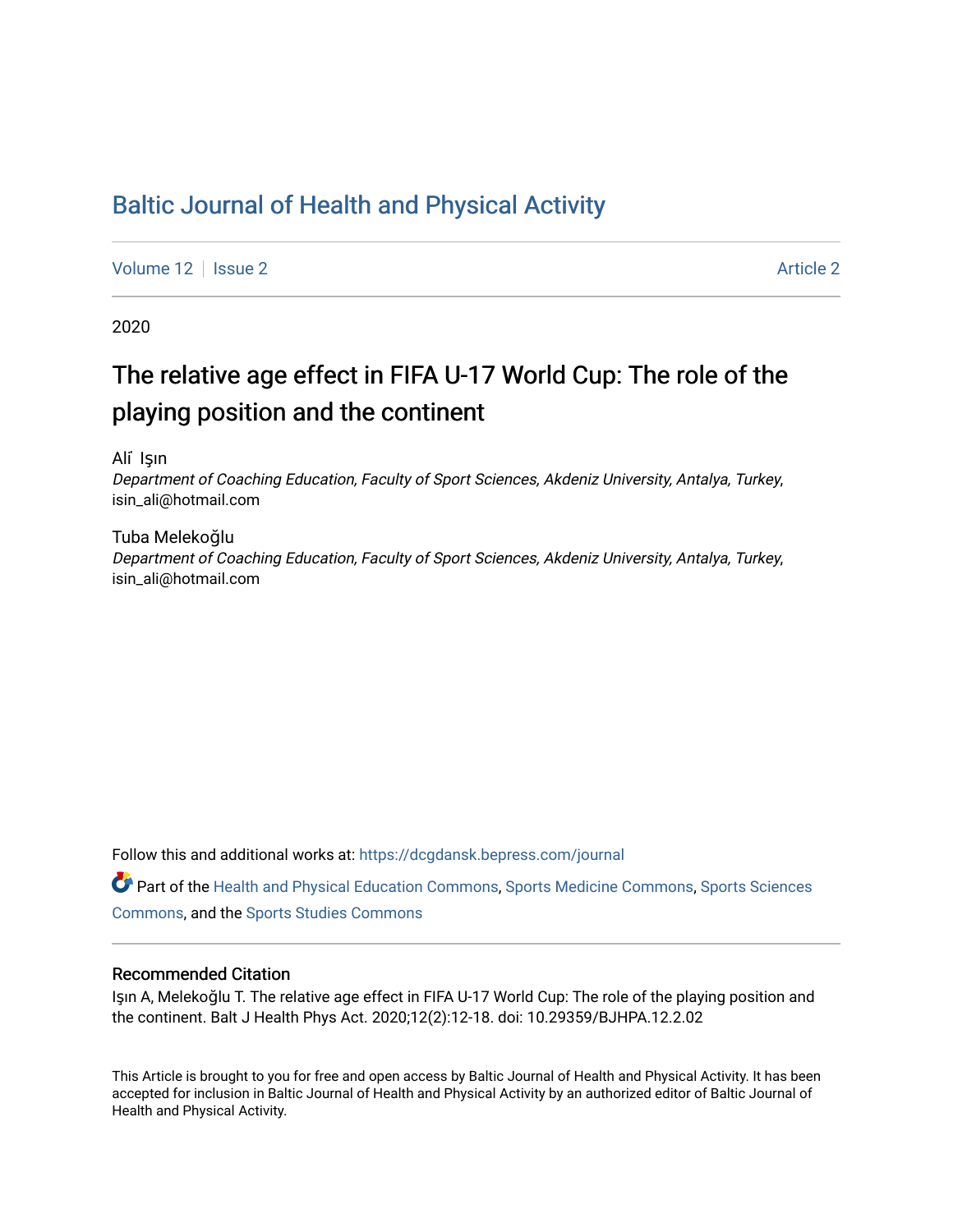# **The relative age effect in FIFA U-17 World Cup: The role of the playing position and the continent**

**Authors' Contribution:**

**Ali̇ Işın ABCDEF, Tuba Melekoğlu ABCDEF**

**A** Study Design **B** Data Collection

**C** Statistical Analysis

Department of Coaching Education, Faculty of Sport Sciences, Akdeniz University, Antalya, Turkey

**D** Data Interpretation

**E** Manuscript Preparation

**F** Literature Search

**G** Funds Collection

| abstract              |                                                                                                                                                                                                                                                                                                                                                                                                                                                                                                                                                                     |
|-----------------------|---------------------------------------------------------------------------------------------------------------------------------------------------------------------------------------------------------------------------------------------------------------------------------------------------------------------------------------------------------------------------------------------------------------------------------------------------------------------------------------------------------------------------------------------------------------------|
|                       | <b>Background:</b> The aim of this study was to examine the relative age effect of the countries which attended the 2017<br>FIFA U-17 World Cup and to research the relative age effect in terms of continents and the players'<br>position.                                                                                                                                                                                                                                                                                                                        |
| Material and methods: | 504 male football players from 24 countries which participated in the U-17 World Cup in India in 2017<br>were included in the study. Football players' dates of birth were grouped into periods of three months in<br>quarter years (Q): Q1 - January-March, Q2 - April-June, Q3 - July-September, Q4 - October-December.<br>To study the sub-group differences of the relative age effect, meaningful chi-square $(y^2)$ values were<br>followed by calculating the odds ratio and %95 confidence intervals. To determine the effect size,<br>Cramer's V was used. |
| Results:              | The relative age effect was based on quarter years' distributions. Significant differences were found<br>among age quartiles for all teams in FIFA U-17 World Cup. However, when the variables analysed were<br>according to the continents, the relative age effect disappeared in Africa, Asia and Oceania.                                                                                                                                                                                                                                                       |
| <b>Conclusions:</b>   | In the comparison of the players' continents, a relative age effect was observed in Europe, North<br>America, and South America. When the players' positions are compared, a relative age effect was found<br>in defenders, midfielders and forward players.                                                                                                                                                                                                                                                                                                        |
| Kev words:            | relative age effect, football, continent, World Cup, playing position.                                                                                                                                                                                                                                                                                                                                                                                                                                                                                              |

#### **article details**

|                               | Article statistics: Word count: 2,530; Tables: 2; Figures: 0; References: 28                                                                                                                                                                                                                                                                                                                                                                                                                                                                                                                                                                                                                                                                                                                                                                                  |  |  |  |  |  |  |
|-------------------------------|---------------------------------------------------------------------------------------------------------------------------------------------------------------------------------------------------------------------------------------------------------------------------------------------------------------------------------------------------------------------------------------------------------------------------------------------------------------------------------------------------------------------------------------------------------------------------------------------------------------------------------------------------------------------------------------------------------------------------------------------------------------------------------------------------------------------------------------------------------------|--|--|--|--|--|--|
|                               | Received: December 2019; Accepted: April 2020; Published: June 2020                                                                                                                                                                                                                                                                                                                                                                                                                                                                                                                                                                                                                                                                                                                                                                                           |  |  |  |  |  |  |
|                               | <b>Full-text PDF:</b> http://www.balticsportscience.com                                                                                                                                                                                                                                                                                                                                                                                                                                                                                                                                                                                                                                                                                                                                                                                                       |  |  |  |  |  |  |
| Copyright                     | © Gdansk University of Physical Education and Sport, Poland                                                                                                                                                                                                                                                                                                                                                                                                                                                                                                                                                                                                                                                                                                                                                                                                   |  |  |  |  |  |  |
| Indexation:                   | Celdes, Clarivate Analytics Emerging Sources Citation Index (ESCI), CNKI Scholar (China National Knowledge<br>Infrastructure), CNPIEC, De Gruyter - IBR (International Bibliography of Reviews of Scholarly Literature in<br>the Humanities and Social Sciences), De Gruyter - IBZ (International Bibliography of Periodical Literature<br>in the Humanities and Social Sciences), DOAJ, EBSCO - Central & Eastern European Academic Source, EBSCO<br>- SPORTDiscus, EBSCO Discovery Service, Google Scholar, Index Copernicus, J-Gate, Naviga (Softweco, Primo<br>Central (ExLibris), ProQuest - Family Health, ProQuest - Health & Medical Complete, ProQuest - Illustrata: Health<br>Sciences, ProQuest - Nursing & Allied Health Source, Summon (Serials Solutions/ProQuest, TDOne (TDNet), Ulrich's<br>Periodicals Directory/ulrichsweb, WorldCat (OCLC) |  |  |  |  |  |  |
| <b>Funding:</b>               | This research received no specific grant from any funding agency in the public, commercial, or not-for-profit sectors.                                                                                                                                                                                                                                                                                                                                                                                                                                                                                                                                                                                                                                                                                                                                        |  |  |  |  |  |  |
| <b>Conflict of interests:</b> | Authors have declared that no competing interest exists.                                                                                                                                                                                                                                                                                                                                                                                                                                                                                                                                                                                                                                                                                                                                                                                                      |  |  |  |  |  |  |
| Corresponding author:         | Ali IŞIN, Department of Coaching Education, Faculty of Sport Sciences, Akdeniz University, Antalya, Turkey; email: isin ali@<br>hotmail.com.                                                                                                                                                                                                                                                                                                                                                                                                                                                                                                                                                                                                                                                                                                                  |  |  |  |  |  |  |
| <b>Open Access License:</b>   | This is an open access article distributed under the terms of the Creative Commons Attribution-Non-commercial 4.0<br>International (http://creativecommons.org/licenses/by-nc/4.0/), which permits use, distribution, and reproduction in<br>any medium, provided the original work is properly cited, the use is non-commercial and is otherwise in compliance<br>with the license.                                                                                                                                                                                                                                                                                                                                                                                                                                                                          |  |  |  |  |  |  |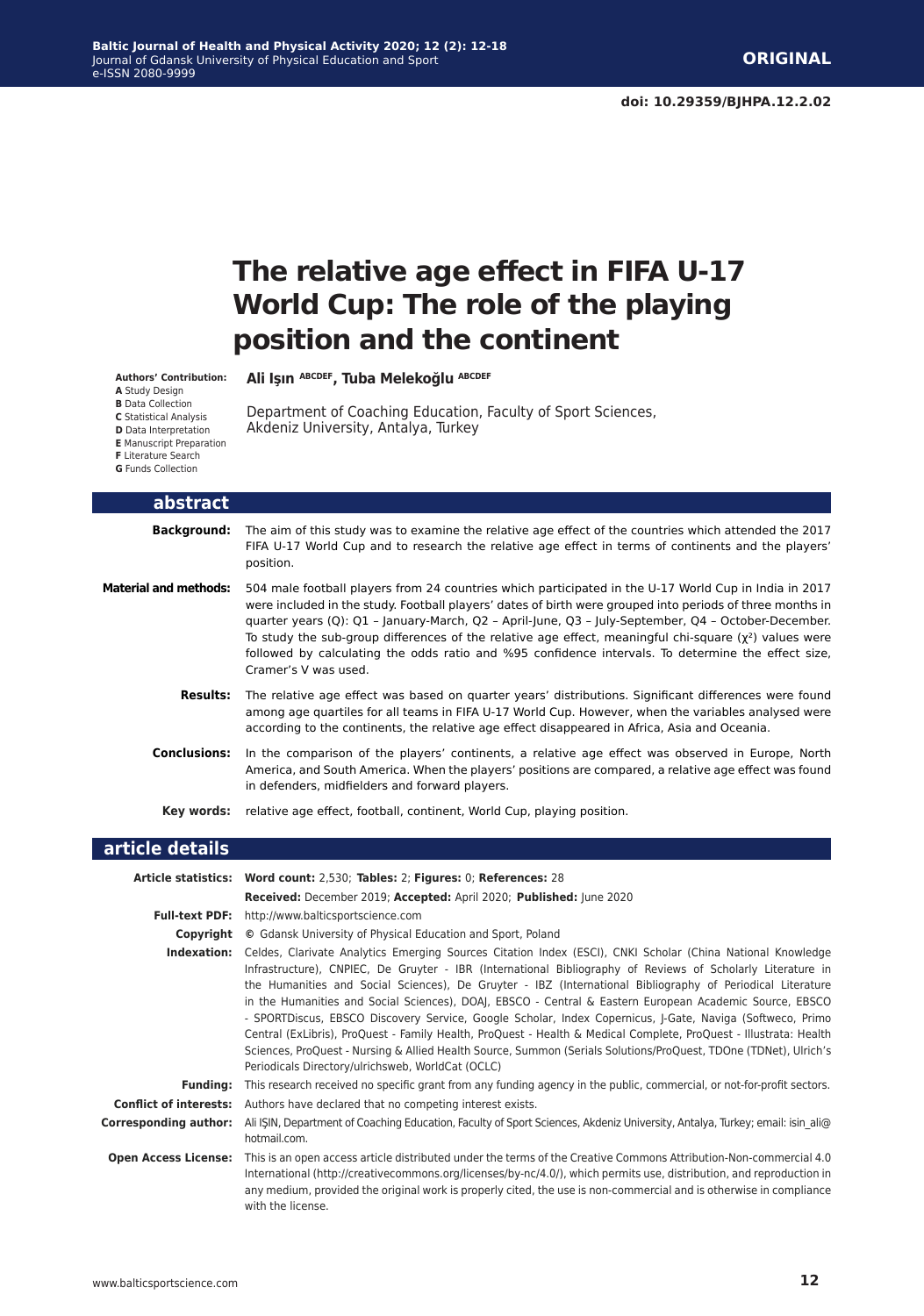### **introduction**

Maturation of children continues day by day as a result of physical and mental development. Children are usually categorized into chronological age groups based on specific cut-off date so that equal opportunities are given developmentally. In terms of school, classes are arranged by grouping students who are born in the same 12-month period [1]. Unfortunately, as children are categorized into the age groups, there are continuous physical, emotional and cognitive differences between the youngest ones who are born in December and the oldest ones who are born in January [2, 3].

Similarly, in order to provide equality and the same chances of success in youth races, athletes are categorized into different groups chronologically according to their ages [2]. However, using these categories does not seem enough, as there is a 12-month difference between the youngest and the oldest athletes. In this respect, as there are important anthropometric and physiological changes during puberty, a football player who was born in January (respectively old) is going to have a 1-year advantage in comparison to a football player who was born in December (respectively young) [4]. As a result, a tendency to select the oldest football players in each category is called a relative age effect (RAE) [5].

The appearance of RAE is connected with great biological changes in chronological age groups during childhood and puberty [6]. It is widely known that the role of maturity affects aerobic power, muscle power, strength, endurance and speed in addition to the body size and fat-free mass [7]. In sports in which body size, strength and power provide an advantage, early maturity of some children in an age group during puberty is an advantage in comparison to their peers who mature later [3]. REA is strikingly obvious in activities in which performance is highly related with age and the level of maturity [8].

Helsen at al. 2000 stated that the relative age effect is affected by the difference in experience. If one is born in January and the other in December of the same calendar year, the two children of the same age group can be quite different in terms of football experience. This possible difference may make it difficult to select a less experienced player [9]. Most team sports, including football, in European countries consist of participants who are born between  $1<sup>st</sup>$  January and 31st December of the same year. It is thought that these 12-months differences will provide important advantages among young athletes [5]. Unfortunately, as the talent selection of athletes is highly based on physical size, physically less developed, but skilled players are less likely to be selected compared to those born at the beginning of the selection year. Therefore, many important talents may be lost to sport [9].

RAE was studied in different sports disciplines, such as hockey [10], rugby [11], volleyball [12] and especially football [13−15]. Most studies focusing on RAE in football have shown that players who are born at the beginning of the year are more successful in this sport [16]. Therefore, prestigious clubs who are in upper leagues choose their football players considering this effect [17]. The aim of this study is to examine the relative age effect of countries that participated in 2017 FIFA U-17 World Cup and to research the relative age effect in terms of continents. Another aim of this study is to research the relative age effect according to football players' positions.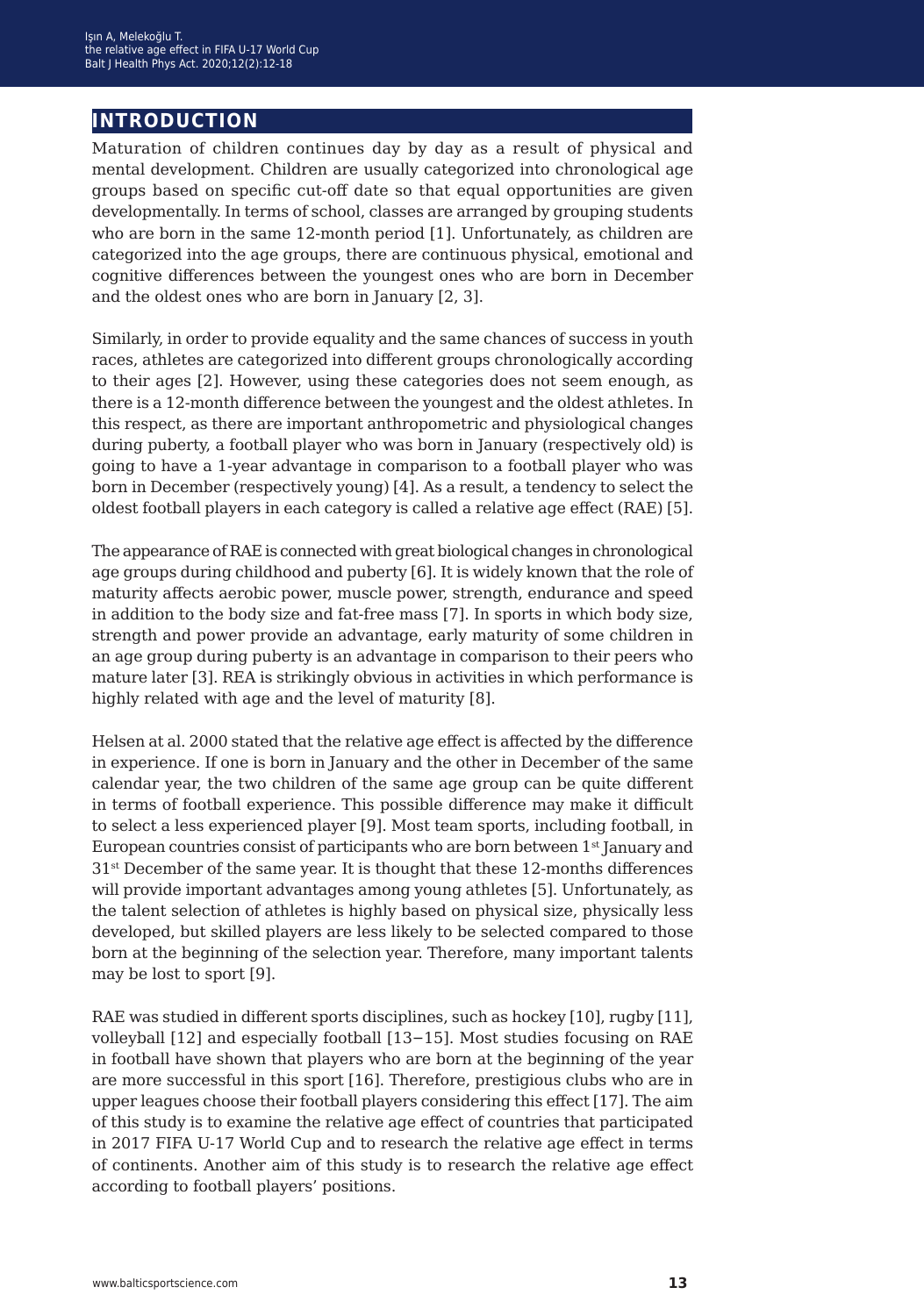#### **material and methods**

#### **sample**

504 male football players were included in the study from 24 countries which participated in FIFA U-17 World Cup in India in 2017. Football players were divided into four categories according to their position; goalkeeper (n:71), defender (n:153), midfielder (n:170) and forward (n:110), and six categories according to their continents; Africa (n:84), Asia (n:105), Europa (n:105), North America (n:84), Oceania (n:42) and South America (n:84).

#### **data collection**

Statistical data used in this study were taken from the official website of the International Federation of Football Association (FIFA), www.fifa.com. Taken from this website, players' names-surnames, birth dates, countries, continents and playing positions were included in the study. The study was conducted in accordance with the principles of the Declaration of Helsinki and approved by the Akdeniz University Clinical Research Ethics Committee (299-2020).

#### **data analysis**

1<sup>st</sup> January is the cut-off date for football players internationally, thus January was accepted as the first and December as the last month for whole statistical analyses [17]. The dates of birth were grouped into 3-month-periods as quartiles (Q): Q1 – (January−March), Q2 – (April−June), Q3 – (July−September), Q4 – (October−December). Kolmogorov-Smirnov test was applied to test the normal distribution of data, and the results suggested a normal distribution. For the observed and theoretically expected differences among the distribution of birth dates, chi-square  $(\chi^2)$  goodness-of-fit tests were applied. Since an equal birth rate is theoretically accepted in all months [18], an equal birth distribution was assumed for the analyses. In order to determine the effect size, Cramer's V was used. According to Cramer [19], small effect  $(V = 0.06 - 0.17)$ , medium effect (V =  $0.18 - 0.29$ ) and large effect (V  $\geq 0.30$ ) for df3, which is the case in each comparison in our study. In order to determine Q1 vs Q4, Q1 vs Q3 and Q1 vs Q2 comparisons, odds ratios (OR) and 95% confidence intervals were calculated. All statistical analyses were performed using SPSS 23.0 package program, and the statistical significance was accepted as  $p < 0.05$ .

#### **results**

Birth month distributions of participants are presented according to players' continents and positions (see Table 1.) In addition,  $\chi^2$  and Cramer's V results are presented in each continent and position variables with their associated significance values. According to Table 1, there were statistically significant differences and a large effect size in Europe, North America and South America, and a medium effect size in Oceania.

According to the players' positions, statistically significant bias was detected in all positions except the goalkeeper. According to players' continents, the highest value was obtained in Europe and the lowest one in Africa. In addition, as to their positions, the highest and lowest values were noted for midfielders and goalkeepers, respectively. Odds ratio (and 95% confidence intervals) values are shown in Table 2 in order to see in which quarters these significant differences were found.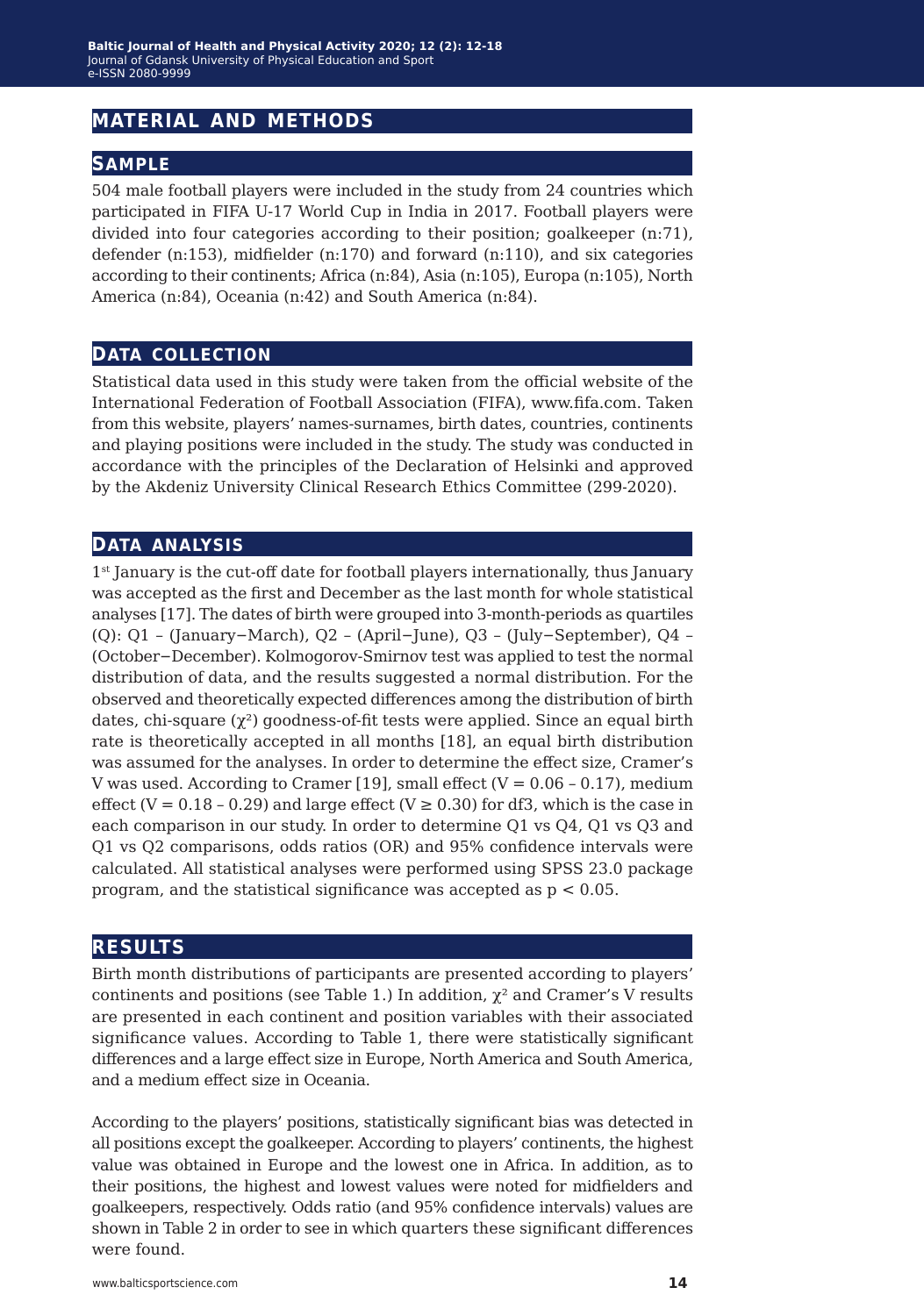According to Table 2, significant differences were found among Q1-Q4, Q1-Q3 and Q1-Q2 in FIFA U-17 World Cup. For this reason, it can be figured out that countries in the tournament tended to select for the national teams those who were born in the first quarter of the year. Statistically significant differences were found between Q1 and Q4 in Europe, North America and South America. In addition, statistically significant differences were found between Q1 and Q4 in all player's positions except the goalkeeper. According to the continents, the highest odds ratio value was obtained in North America and lowest one was in Africa.

|           |                      |            |            | Quarter of birth (% of player) |           | $\chi^2$<br>p |      | V                |
|-----------|----------------------|------------|------------|--------------------------------|-----------|---------------|------|------------------|
|           |                      | Q1 (%)     | Q2(%)      | Q3(%)                          | Q4 (%)    |               |      |                  |
| Continent | Africa (n:84)        | 24 (28.6)  | 14 (16.7)  | 24 (28.6)                      | 22(26.2)  | 3.238         | .356 | 0.11<br>(small)  |
|           | Asia (n:105)         | 34 (32.4)  | 29(27.6)   | 22(21.0)                       | 20(19.0)  | 4.752         | .191 | 0.12<br>(small)  |
|           | Europe (n:105)       | 52 (49.5)  | 20(19.0)   | 22(21.0)                       | 11(10.5)  | 36.295        | .000 | 0.34<br>(large)  |
|           | North America (n:84) | 38 (45.2)  | 21(25.0)   | 20(23.8)                       | 5(6.0)    | 26.000        | .000 | 0.32<br>(large)  |
|           | Oceania (n:42)       | 12 (28.6)  | 15(35.7)   | 10(23.8)                       | 5(11.9)   | 5.048         | .168 | 0.20<br>(medium) |
|           | South America (n:84) | 40 (47.6)  | 24 (28.6)  | 10(11.9)                       | 10(11.9)  | 29.143        | .000 | 0.34<br>(large)  |
| Position  | Goalkeeper (n:71)    | 22(31.0)   | 15(21.1)   | 22(31.0)                       | 12 (16.9) | 4.324         | .229 | 0.14<br>(small)  |
|           | Defender (n:153)     | 62 (40.5)  | 40(26.1)   | 28 (18.3)                      | 23(15.0)  | 23.654        | .000 | 0.23<br>(medium) |
|           | Midfielder (n:170)   | 68 (40.0)  | 48 (28.2)  | 32 (18.8)                      | 22 (12.9) | 28.494        | .000 | 0.24<br>(medium) |
|           | Forward (n:110)      | 48 (43.6)  | 20(18.2)   | 26(23.6)                       | 16 (14.5) | 22.218        | .000 | 0.26<br>(medium) |
|           | Total (n:504)        | 200 (39.7) | 123 (24.4) | 108 (21.4)                     | 73 (14.5) | 68.397        | .000 | 0.21<br>(medium) |

Table 1. Birth month distributions of participants according to continents and positions

Q1: (January-March), Q2: (April-June), Q3: (July-September), Q4: (October-December) small effect:  $V = 0.06 - 0.17$ , medium effect:  $V = 0.18 - 0.29$ , large effect:  $V ≥ 0.30$ 

Table 2. Odds ratio comparisons (95% confidence interval) between quartiles according to participants' continents and their positions

|           |                      |                      | Odds ratio comparisons (95% confidence interval) |                     |  |  |  |  |
|-----------|----------------------|----------------------|--------------------------------------------------|---------------------|--|--|--|--|
|           |                      | Q1-Q4                | $Q1-Q3$                                          | Q1-Q2               |  |  |  |  |
| Continent | Africa (n:84)        | $1.09(0.47-2.52)$    | $1.00(0.44-2.29)$                                | 1.71 (0.70-4.19)    |  |  |  |  |
|           | Asia (n:105)         | 1.70 (0.78-3.68)     | $1.55(0.72-3.31)$                                | $1.17(0.56-2.44)$   |  |  |  |  |
|           | Europe (n:105)       | 4.73 (2.03-11.02)*   | $2.36(1.13-4.93)*$                               | $2.60(1.23-5.49)$ * |  |  |  |  |
|           | North America (n:84) | 7.60 (2.50-23.09)*   | 1.90 (0.84-4.28)                                 | $1.81(0.81-4.05)$   |  |  |  |  |
|           | Oceania (n:42)       | 2.40 (0.62-9.25)     | 1.20 (0.36-3.98)                                 | $0.80(0.25-2.51)$   |  |  |  |  |
|           | South America (n:84) | $4.00(1.59-10.04)$ * | $4.00(1.59-10.04)$ *                             | $1.67(0.76-3.67)$   |  |  |  |  |
| noition   | Goalkeeper (n:71)    | 1.83 (0.70-4.80)     | $1.00(0.41-2.42)$                                | 1.47 (0.58-3.71)    |  |  |  |  |
|           | Defender (n:153)     | 2.70 (1.40-5.19)*    | $2.21(1.18-4.17)*$                               | 1.55 (0.85-2.82)    |  |  |  |  |
|           | Midfielder (n:170)   | $3.09(1.63-5.87)$ *  | $2.13(1.17-3.86)$ *                              | 1.42 (0.81-2.49)    |  |  |  |  |
|           | Forward $(n:110)$    | $3.00(1.38-6.51)*$   | 1.85 (0.91-3.76)                                 | $2.40(1.14-5.04)*$  |  |  |  |  |
|           | Total (n:504)        | $2.74(1.90-3.94)$ *  | $1.85(1.32-2.60)*$                               | $1.63(1.16-2.27)*$  |  |  |  |  |

Q1: (January-March), Q2: (April-June), Q3: (July-September), Q4: (October-December)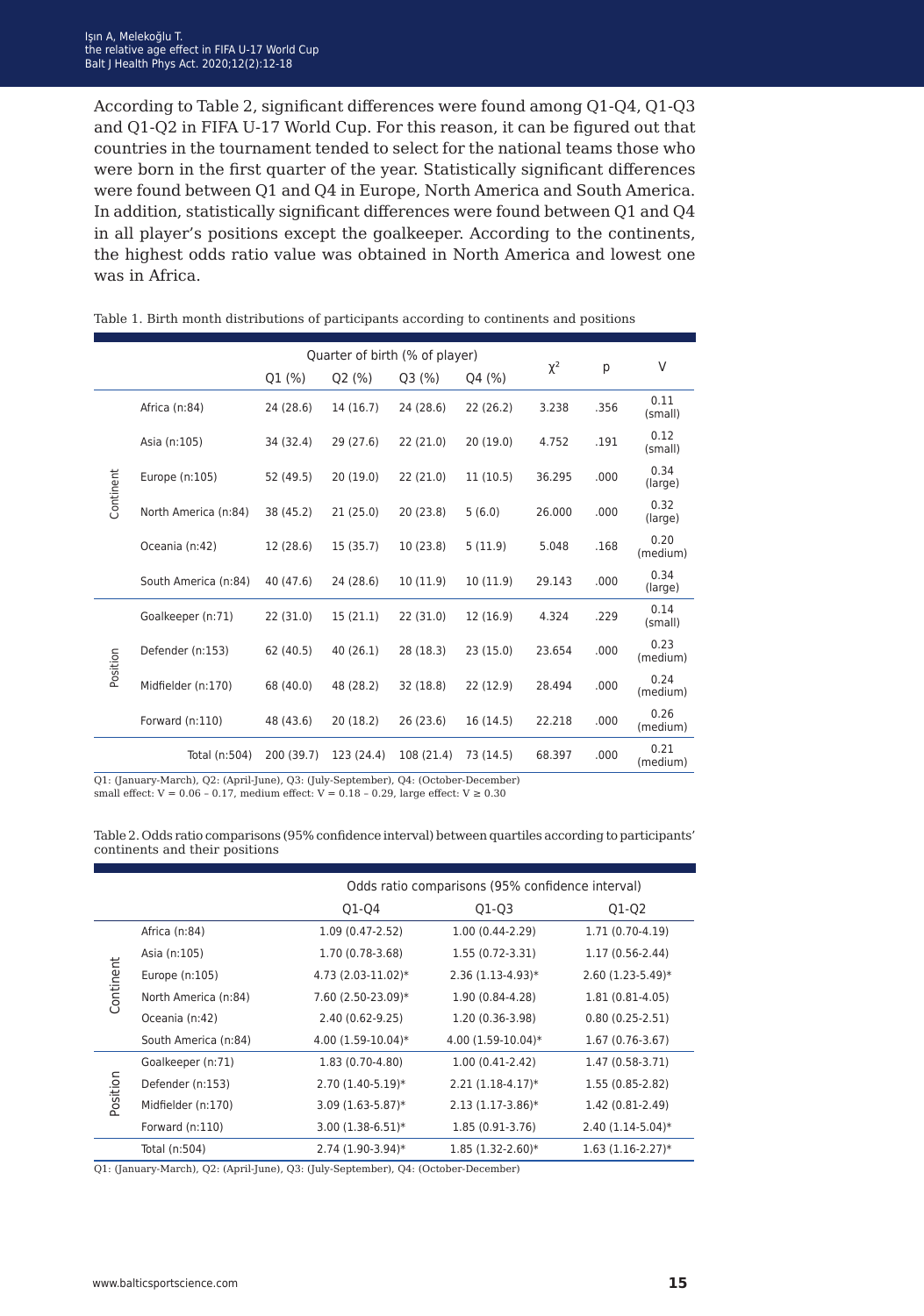#### **discussion**

The aim of this study was to examine the relative age effect of the countries which participated in the 2017 FIFA U-17 World Cup and to research the relative age effect in terms of continents and players' position.

Some physical differences can be observed between football players born in the first quarter and those born in the fourth quarter. It is considered that those born in the early months of the year are not equal to those born in the later months especially in lower age categories [4, 5, 15].

Most of the studies on RAE focus on football. Earlier studies about football show that relative age of the individuals in the related group affects both the possibility of participation and the possibility of success [14]. According to our results, RAE was determined in the FIFA U-17 World Cup ( $\gamma^2$ :68.397, p < 0,001). Similarly, Helsen et al. [14] reported that an exact RAE was found in the UEFA U-16 tournaments as well as in all national youth selections in the U-15, U-16, U-17 and U-18 categories. Brustio et al. [20] found a very large relative age effect in U-15, U-16 and U-17 Italian football players. Williams [18] reported that a relative age effect was seen in the FIFA U-17 World Cup between 1997-2007. In other words, it is more likely that those born in the first half of the year were selected more than those born in the second half of the year. González-Víllora et al. [17] reported that although there is no RAE in professional football players, there is a remarkable effect in lower age categories. This effect is the highest in U-17.

In our research, we found RAE in European, North American and South American teams ( $\chi^2$ :36.295, 26.000, 29.143;  $p < 0.001$  respectively). Also, those born in the first half of the year were more numerous than those born in the second half of the year in Asia and Oceania, and the highest odds ratio value was obtained in North America and lowest was in Africa. It can be thought that football players who are born in the first quarter of the year have a 7-times more chance to be selected than those born in the fourth quarter in North America. Moreover, as to players' positions, the highest and the lowest odds ratio values were noted for midfielders and goalkeepers. However, it was found that those born in the first half of year were fewer than those born in the second half of the year in Africa. Therefore, although no statistically significant differences were found in Africa, it seems possible to talk about an adverse effect in Africa. In the FIFA U-17 World Cup between 1997−2007, although there was a relative age effect in all continents except in Africa, it was reported that there was an adverse effect in Africa. It is shown as a result of this that football players in Africa were born more in December (nearly 14%). Because such an adverse effect was not mentioned in Africa before, the reason behind this is not clear. However, it seems reasonable that people have not given the real birth dates as there was such a high percentage of football players who were born in one single month [18].

In Cameroon, it is seen that only 33% of all the births have been approved by a birth certificate since documents were recorded by the father [21]. Also, only half of all the births are recorded for children under 1 year of age. Therefore, they seem to have made mistakes in reporting the real birth dates [18]. Dvorak et al. [22] claimed that these mistakes could be revealed through differences between the reported birth year and the skeletal age.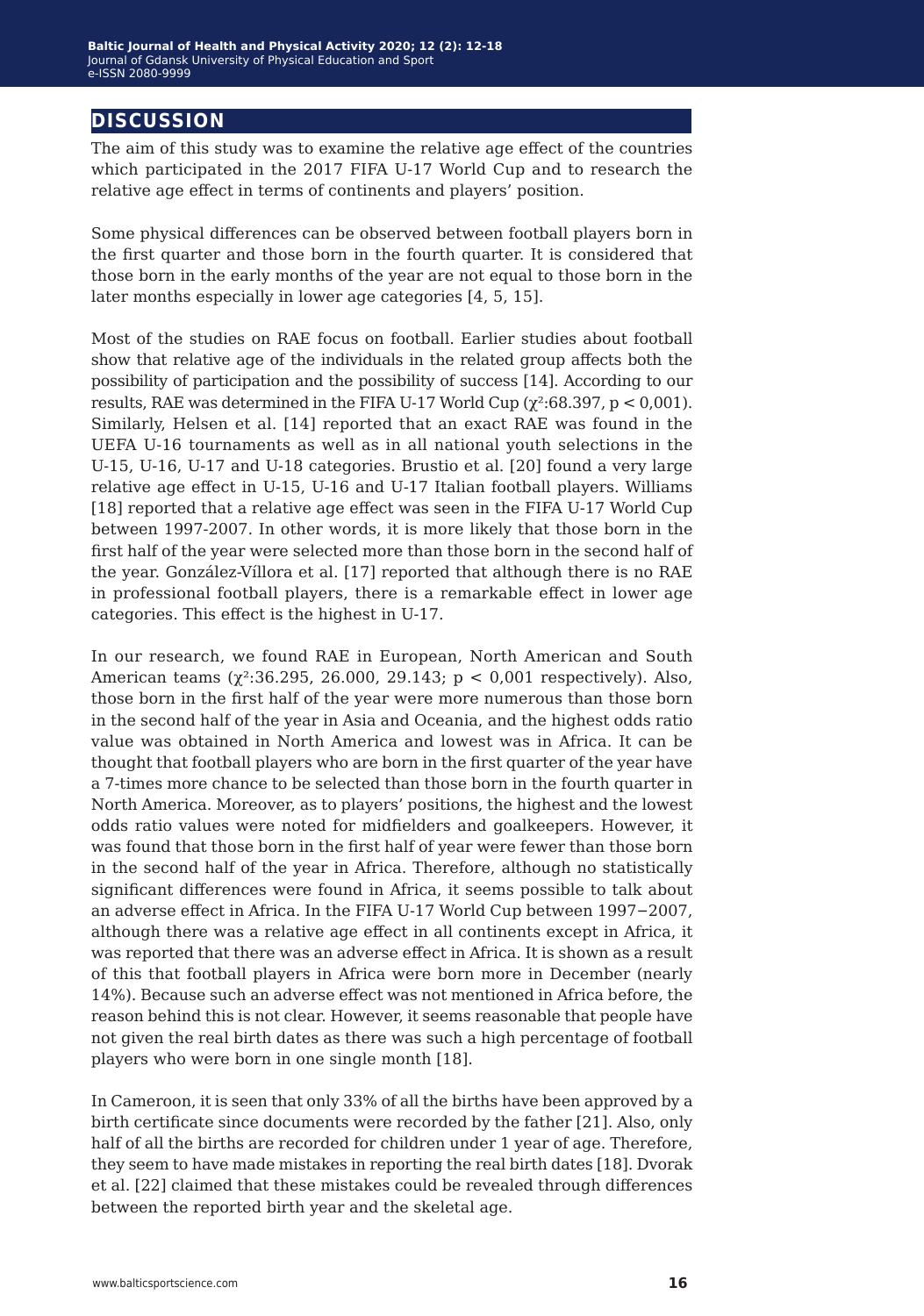According to our results, relative age effect was discovered in defenders, midfielders and forward players ( $\chi^2$ :23.654, 28.494, 22.218; p < 0,001 respectively). As goalkeepers and defenders are taller than midfielders [23, 24], we tend to think that there is more RAE in goalkeepers and defenders. Salinero et al. [25] reported that midfielders are observed to have RAE most widely. However, although this effect was not seen in midfielders of the English Premier League, it was discovered in goalkeepers, defenders and forward players. In football in which high balls are obviously important, selecting defenders and forward players from tall players is considered to play a role in this effect [25].

Middle-class or upper-class teams tend to select football players born in the early months of the year, and these teams are committed to RAE [26]. The reason for this is that those born at the beginning of the year have physical, psychological and physiological advantages in comparison to those born at the end of the year [2]. Furthermore, maturation advantages may provide greater self-confidence in football players [27, 28]. In this respect, maturity is considered to be a factor which mostly affects the selection process of the football player [26].

There are several limitations in our study. Because the data were taken from the official website of FIFA, we could not reach the height and weight variables of the football players. There is a lack of results concerning the relationship between body size and RAE, so the variables only provide a partial explanation of RAE. Furthermore, it would be valuable to analyse the players in five positions, such as central defender, full-back, wide midfielder, forward and goalkeeper. Hence, the data in the official website of FIFA serves the data of only three in-field positions.

#### **conclusions**

In conclusion, it is considered that RAE is followed while selecting football players for U-17 national teams, and there is a strong relative age effect in most continents. Physical maturity and selection processes may explain the RAE. This study has provided evidence of a strong relative age effect in elite football players participating in the 2017 FIFA U-17 World Cup.

As a practical application, in order to eliminate RAE in football, new age classifications are required. In the literature, most of the studies suggest conducting competitions within 6-month age ranges for youth sports. However, it seems that dividing the players into two group by age is impractical. As a practical and effective precaution to avoid the significant loss of potential youth football players, the competitions may be conducted between teams that have a relative percentage of their players coming from each of the age quartiles.

#### **references**

<sup>[1]</sup> Barnsley RH, Thompson A, Legault P. Family planning: Football style. The relative age effect in football. Int Rev Sociol Sport. 1992;27(1):77-87. <https://doi.org/10.1177/101269029202700105>

<sup>[2]</sup> Musch J, Grondin S. Unequal competition as an impediment to personal development: A review of the relative age effect in sport. Dev Rev. 2001;21(2):147-67. [https://doi.org/10.1006/drev.2000.0516](https://doi.org/10.1006/drev.2000.0516
)

<sup>[3]</sup> Malina RM. Physical growth and biological maturation of young athletes. Exerc Sport Sci Rev. 1994;22(1):280-4. <https://doi.org/10.1249/00003677-199401000-00012>

<sup>[4]</sup> Arrieta H, Torres-Unda J, Gil SM, Irazusta J. Relative age effect and performance in the U16, U18 and U20 European Basketball Championships. J Sports Sci. 2016;34(16):1530-4. h[ttps://doi.org/10.1080/](ttps://doi.org/10.1080/02640414.2015.1122204) [02640414.2015.1122204](ttps://doi.org/10.1080/02640414.2015.1122204)